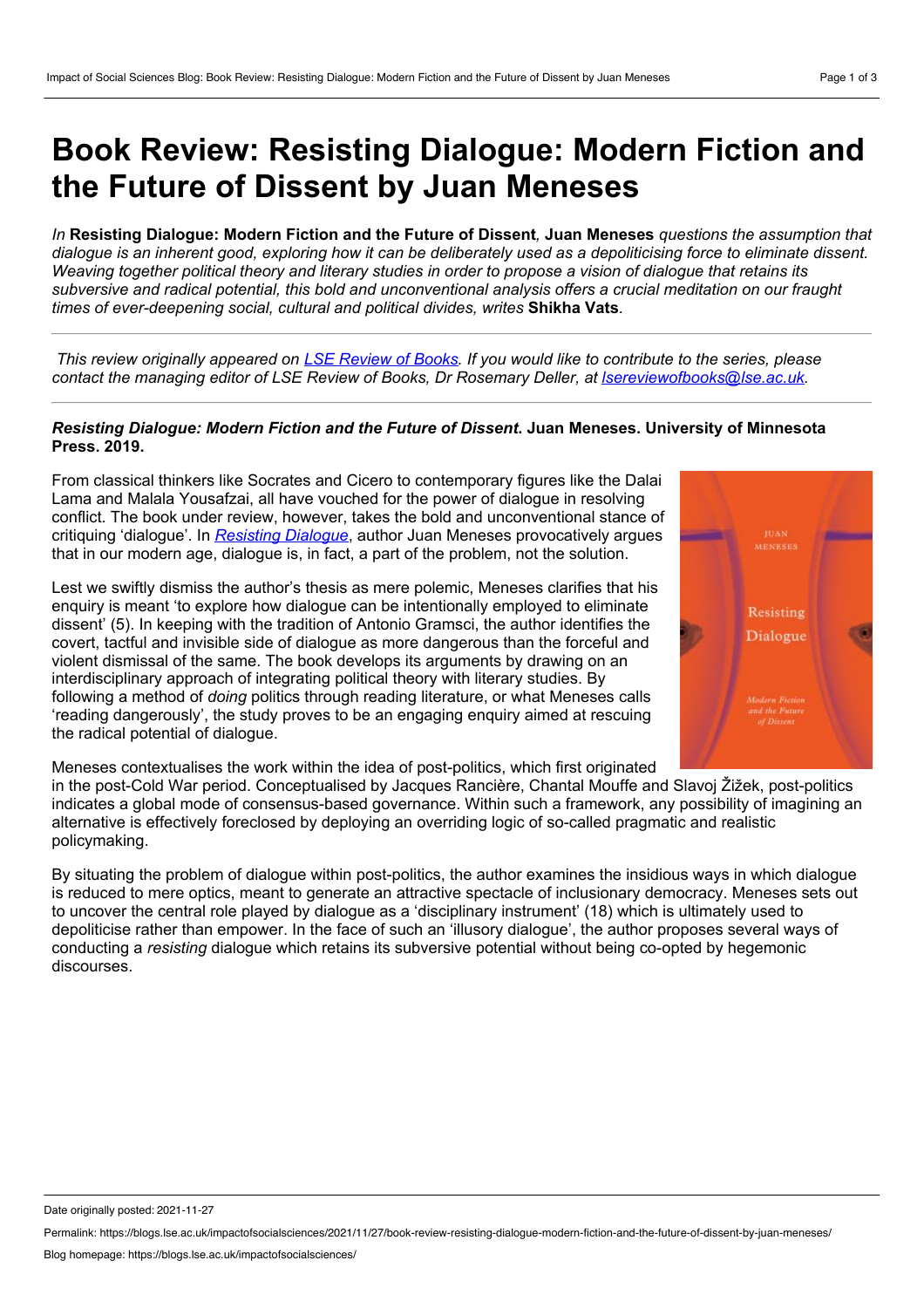

The book teases out these counter-dialogic strategies through a close reading of several novels, beginning with the works of authors from the colonial period such as E.M. Forster and Jean Rhys, before moving to postmodern and contemporary novelists like Ian McEwan, Jeanette Winterson, Mohsin Hamid and Indra Sinha, among others. Taking into account an expansive temporal frame, the author traces the use and misuse of dialogic narrative to tackle questions ranging from colonial-postcolonial encounters, personal affect and political subjectivity to the much-debated issues of terrorism and climate change. The historical and context-based analysis firmly anchors the work by gauging lessons from the past alongside understanding the failure of present political movements.

By situating the problem of dialogue within post-politics, the author examines the insidious ways in which dialogue is reduced to mere optics, meant to generate an attractive spectacle of inclusionary democracy.

Meneses binds the study together in a comprehensive structure which follows an appealing methodology of covering all the bases. The 'Prologue', combined with a detailed introduction, establishes the work within the above mentioned context of post-politics which systematically thwarts all forms of dissent. The author provides a lucid explanation of how a dialogue between dominant and minor voices is a self-referential and performative hoax which works under the garb of representing all positions without disturbing the status quo.

This overview is followed by five chapters encompassing a discussion of diverging themes with respect to the central thesis. The three main chapters, which offer creative ways of enacting resistance, are interspersed with two shorter chapters – titled 'contra'– which illuminate the failure of participating in a deceptive and vicious facade of dialogic exercise.

Chapter One, 'Impasse', offers a reading of Forster's *A Passage to India* (1924) and Rhys's *Voyage in the Dark* (1934) to examine the potent impossibility inherent in an encounter between the metropolis and the colony. The protagonists in these novels refuse the easy resolution desired by the colonial perspective through the generation of an autonomous postcolonial cosmopolitanism. This is achieved by arriving at a suspended deadlock which resists apolitical dialogue.

Similarly, Chapter Three posits 'Deflection' as a powerful strategy for escaping the all-pervasive grasp of a totalising neoliberal regime. McEwan's *The Child in Time* (1987) and Winterson's *The Passion* (1987) are read together for their activation of a political subjective agency through personal affective dimensions. Meneses explores the connections between Margaret Thatcher's devastating policies, which began the erosion of the British welfare state, and David Cameron's latter-day, seemingly humane yet more dangerous replication of the same through illusory dialogue.

Date originally posted: 2021-11-27

Permalink: https://blogs.lse.ac.uk/impactofsocialsciences/2021/11/27/book-review-resisting-dialogue-modern-fiction-and-the-future-of-dissent-by-juan-meneses/